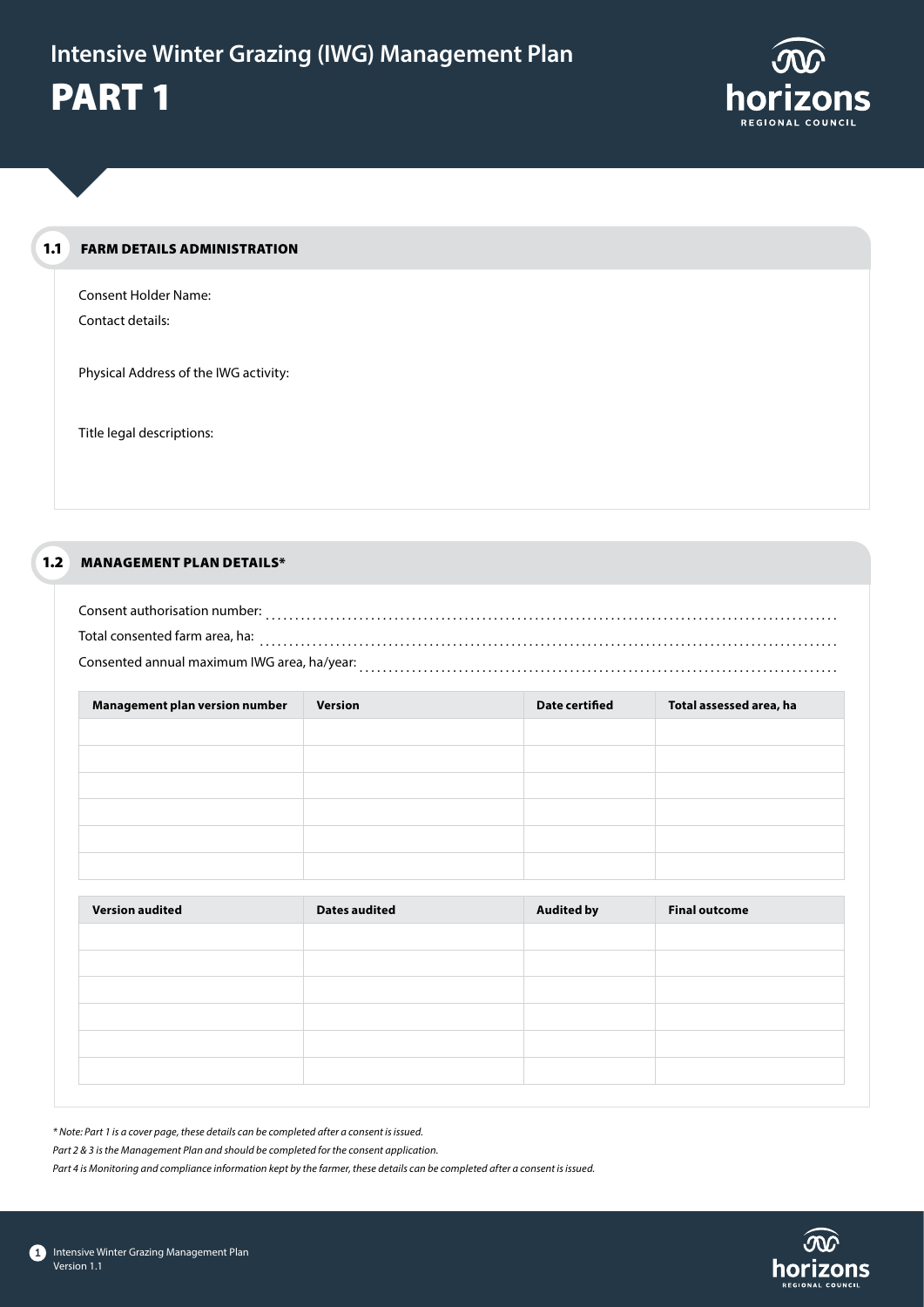# 2.1 CATCHMENT VALUES

Refer to Schedule B of the One Plan for the Surface Water Management Values. Identify the community values for freshwater for your catchment and how your IWG activities might impact on those values. Values can include swimming, maintaining or improving ecosystem health, providing for Mahinga kai, fishing and drinking water.

### **Surface Water Management Zone:**

Commentary on catchment values:

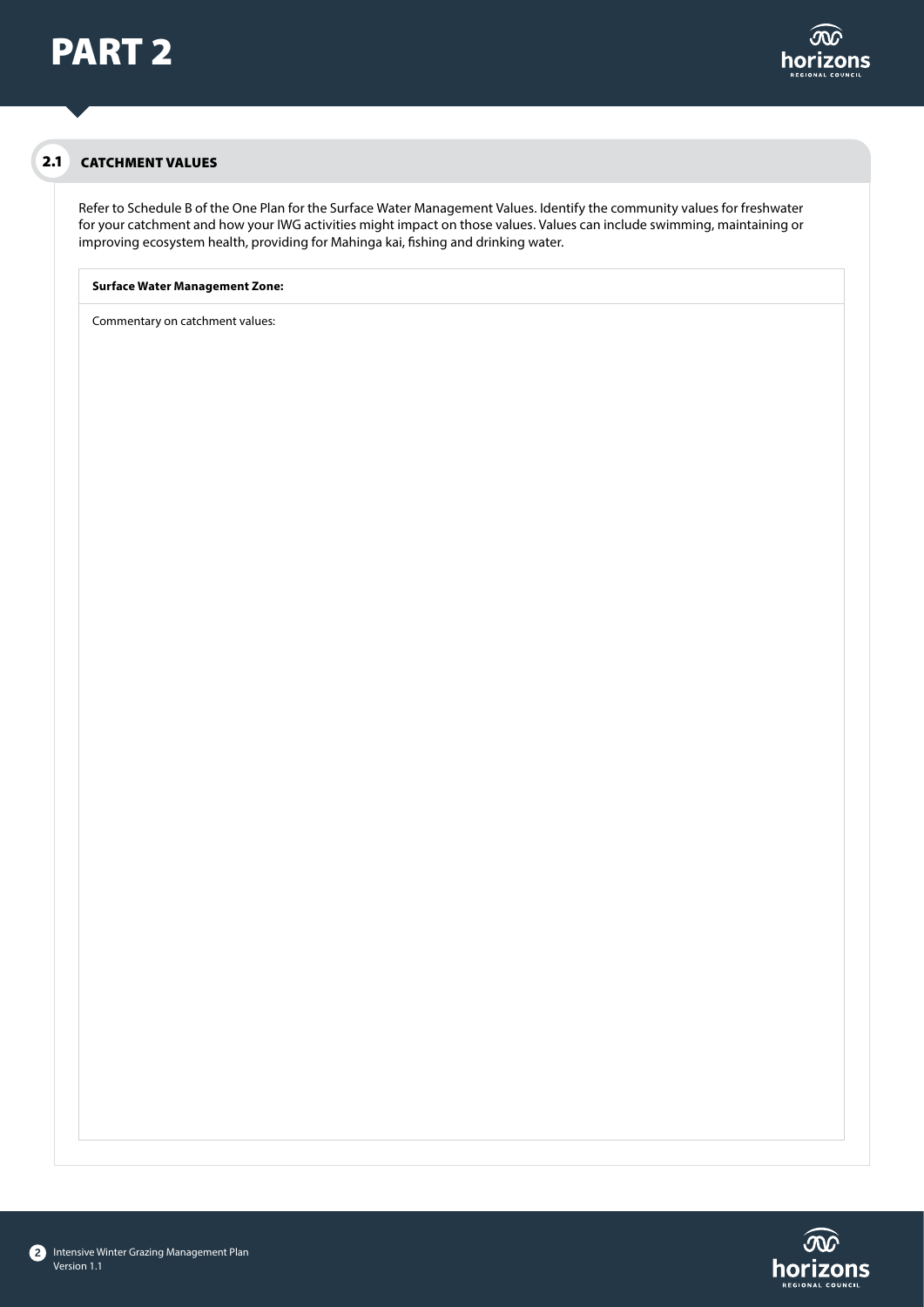

#### LIVESTOCK GRAZED ON WINTER CROP 2.2

List all stock classes of animals you intend to intensively winter graze throughout the consent period.

| <b>Select options</b>               | <b>Tick</b> | <b>Select options</b> | <b>Tick</b> |
|-------------------------------------|-------------|-----------------------|-------------|
| Lambs                               |             | Mixed age sheep       |             |
| Deer R <sub>1</sub> /R <sub>2</sub> |             | Deer hinds            |             |
| Beef R1/R2                          |             | Deer Stags            |             |
| Dairy R1/R2                         |             | Beef adult cattle     |             |
| Others (specify):                   |             | Dairy adult cattle    |             |

Commentary on livestock grazed on crop:

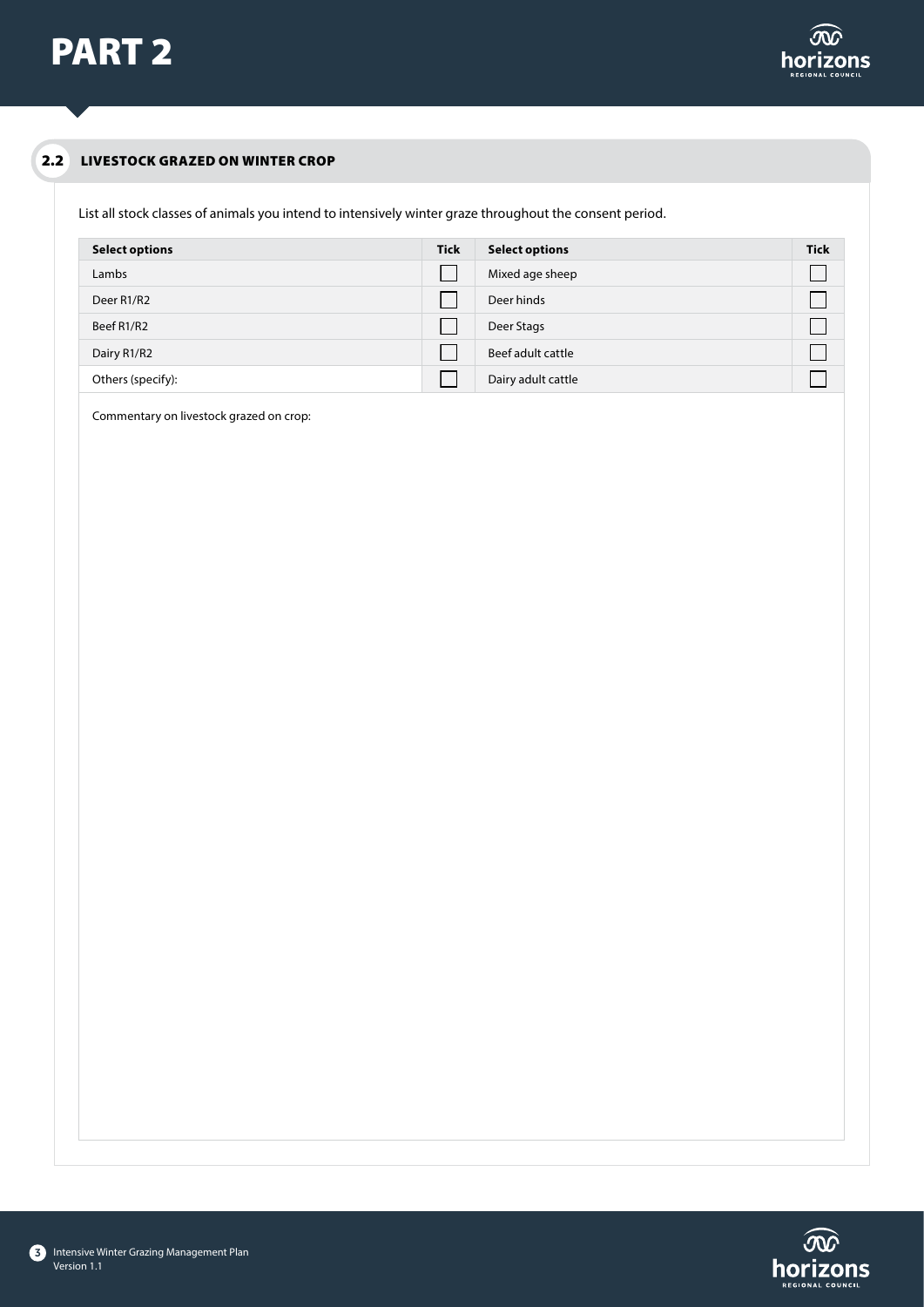

### FEED SYSTEM 2.3

List all possible intensive winter grazing crops you might grow throughout the entire consent period.

| Annual forage crop 1:                                                        |  |
|------------------------------------------------------------------------------|--|
| Annual forage crop 2:                                                        |  |
| Annual forage crop 3:                                                        |  |
| Annual forage crop 4:                                                        |  |
| Annual forage crop 5:                                                        |  |
| $\cdot$ $\cdot$<br>$\sim$<br>the contract of the contract of the contract of |  |

Commentary on annual forage crops:

| List supplements and the available infrastructure you intend to use on the winter grazed crop throughout the entire consent period. |                                |  |  |  |  |
|-------------------------------------------------------------------------------------------------------------------------------------|--------------------------------|--|--|--|--|
| <b>Supplementary feed</b>                                                                                                           | Feeding infrastructure on farm |  |  |  |  |
|                                                                                                                                     |                                |  |  |  |  |
|                                                                                                                                     |                                |  |  |  |  |
|                                                                                                                                     |                                |  |  |  |  |
|                                                                                                                                     |                                |  |  |  |  |
|                                                                                                                                     |                                |  |  |  |  |
| Commentary on supplementary feeding systems:                                                                                        |                                |  |  |  |  |
|                                                                                                                                     |                                |  |  |  |  |

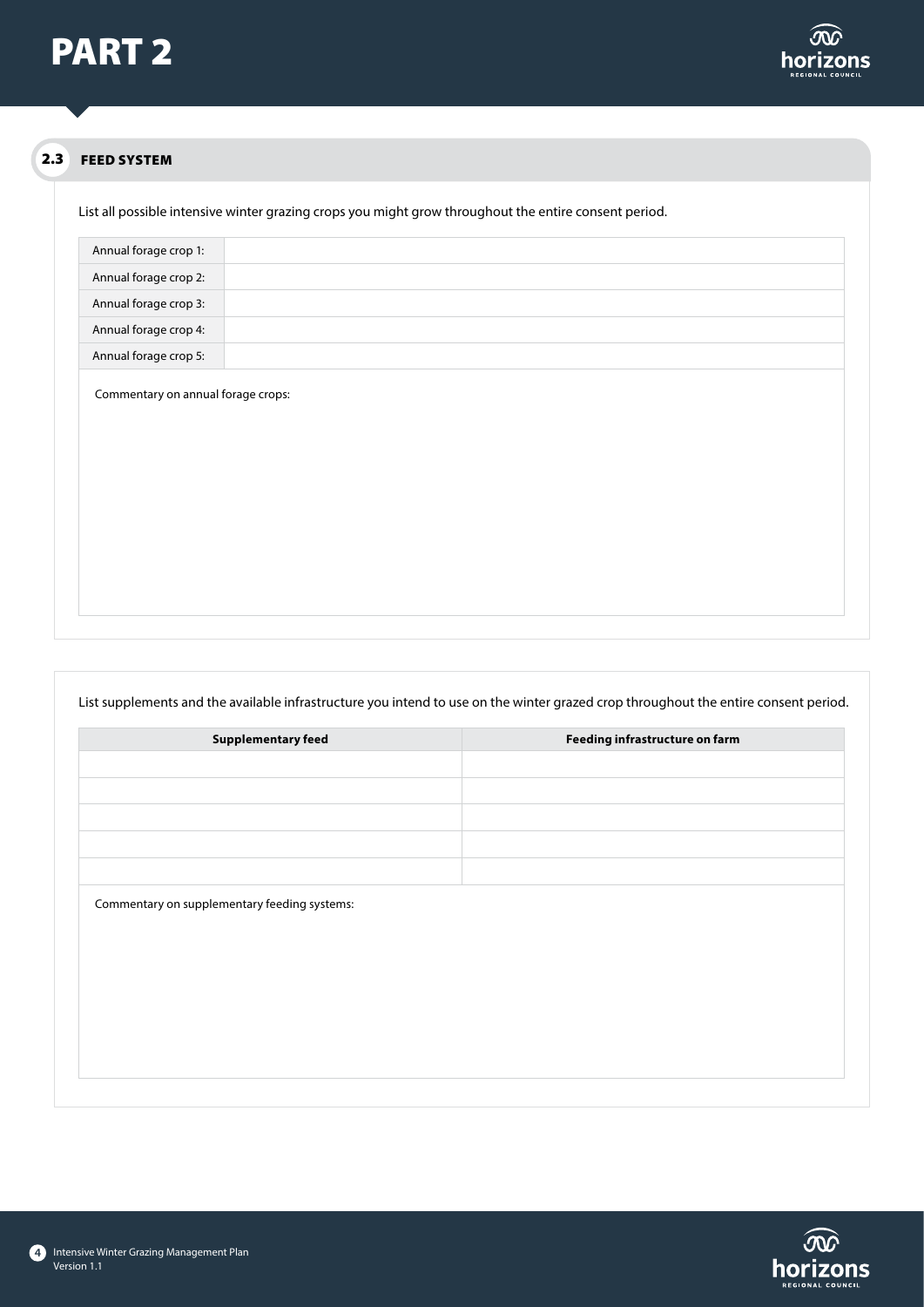### 2.4 MANDATORY GOOD MANAGEMENT PRACTICES

All IWG operations are expected to meet the below minimum GMP requirements.

| Farm scale mandatory good management practices                                                                                               | Yes | <b>No</b> | <b>NA</b> | Please provide an explanation if GMP cannot be met |
|----------------------------------------------------------------------------------------------------------------------------------------------|-----|-----------|-----------|----------------------------------------------------|
| Leave an ungrazed buffer from waterways of not less<br>than 5m at any point                                                                  |     |           |           |                                                    |
| Critical source areas will be left uncultivated and<br>ungrazed with vegetation maintained as ground cover                                   |     |           |           |                                                    |
| Portable troughs and supplementary feed sites where<br>stock tend to congregate are located away from<br>waterways and critical source areas |     |           |           |                                                    |
| Strategic grazing from top of paddock down the slope<br>when critical source areas and waterways are present                                 |     |           |           |                                                    |
| Strategic grazing towards critical source areas<br>and waterways                                                                             |     |           |           |                                                    |
| Commentary on GMP practices:                                                                                                                 |     |           |           |                                                    |

# 2.5 CONTINGENCY PLANS

Adverse weather plan. What is the contingency plan for periods of adverse or bad weather? Consider options to move stock so as to minimise environmental damage, such as the availability of alternative paddocks or other locations, use of feedpads and other standoff areas, or the ability to lift feed such as fodder beet.



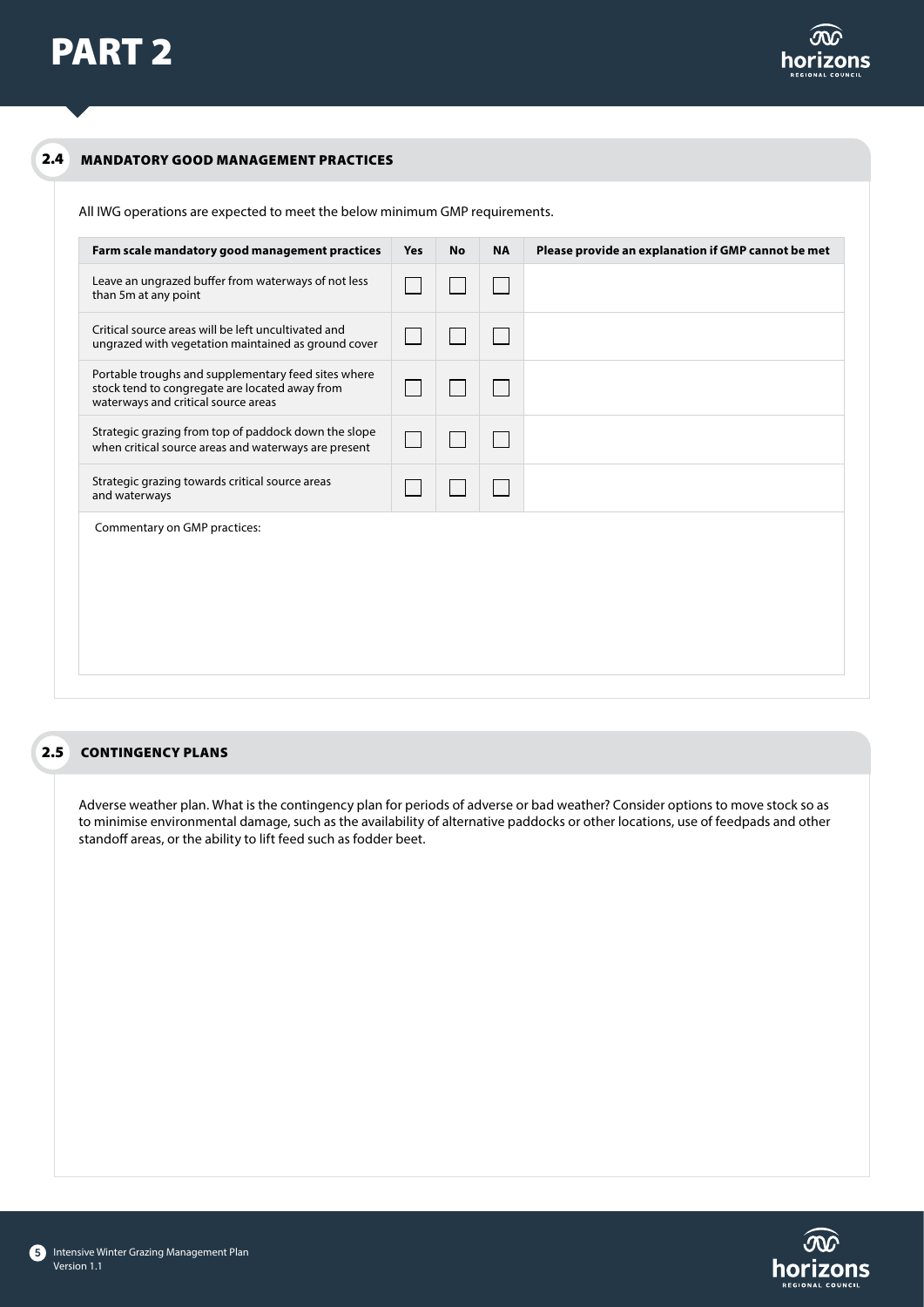#### NITROGEN RISK MITIGATION 2.6

IWG is inherently a high risk activity for nitrogen leaching. It makes a disproportionately large contribution to annual nitrogen leaching despite representing a relatively small area of the farm. This is attributed to the high amounts of excreta due to increased stocking densities, which occurs on bare wet soils with little plant uptake and increased soil drainage.

The nitrogen mitigations proposed must be commensurate to the risk of your IWG activity.

| Nitrogen mitigation                                                                             | Yes                         | <b>No</b>                   | <b>NA</b>                | <b>Notes</b> |
|-------------------------------------------------------------------------------------------------|-----------------------------|-----------------------------|--------------------------|--------------|
| Soil nutrient status is used to guide plant nutrient<br>requirements and post-grazing planting. | $\mathcal{L}_{\mathcal{A}}$ | $\sim$                      | $\lfloor \rfloor$        |              |
| Establishment of 'catch crop' to soak up excess<br>nutrients remaining in soil                  | $\Box$                      | $\mathcal{L}$               | $\Box$                   |              |
| Use of nutrient modelling tool to understand and<br>manage nitrogen losses occurring on-farm    | $\overline{\phantom{a}}$    | $\mathcal{L}_{\mathcal{A}}$ | $\Box$                   |              |
| Nitrification inhibitors used to reduce nitrate loss over<br>winter and early spring            | ┓                           | $\mathbb{Z}^2$              | $\Box$                   |              |
| Use on-off grazing to distribute urine patches<br>more widely                                   | $\Box$                      | $\mathcal{L}$               | $\overline{\phantom{a}}$ |              |
|                                                                                                 | $\mathcal{L}$               |                             |                          |              |
|                                                                                                 |                             |                             |                          |              |
|                                                                                                 |                             |                             |                          |              |
|                                                                                                 |                             |                             |                          |              |
|                                                                                                 |                             |                             |                          |              |
| Commentary on nitrogen risk:                                                                    |                             |                             |                          |              |
|                                                                                                 |                             |                             |                          |              |
|                                                                                                 |                             |                             |                          |              |
|                                                                                                 |                             |                             |                          |              |
|                                                                                                 |                             |                             |                          |              |
|                                                                                                 |                             |                             |                          |              |

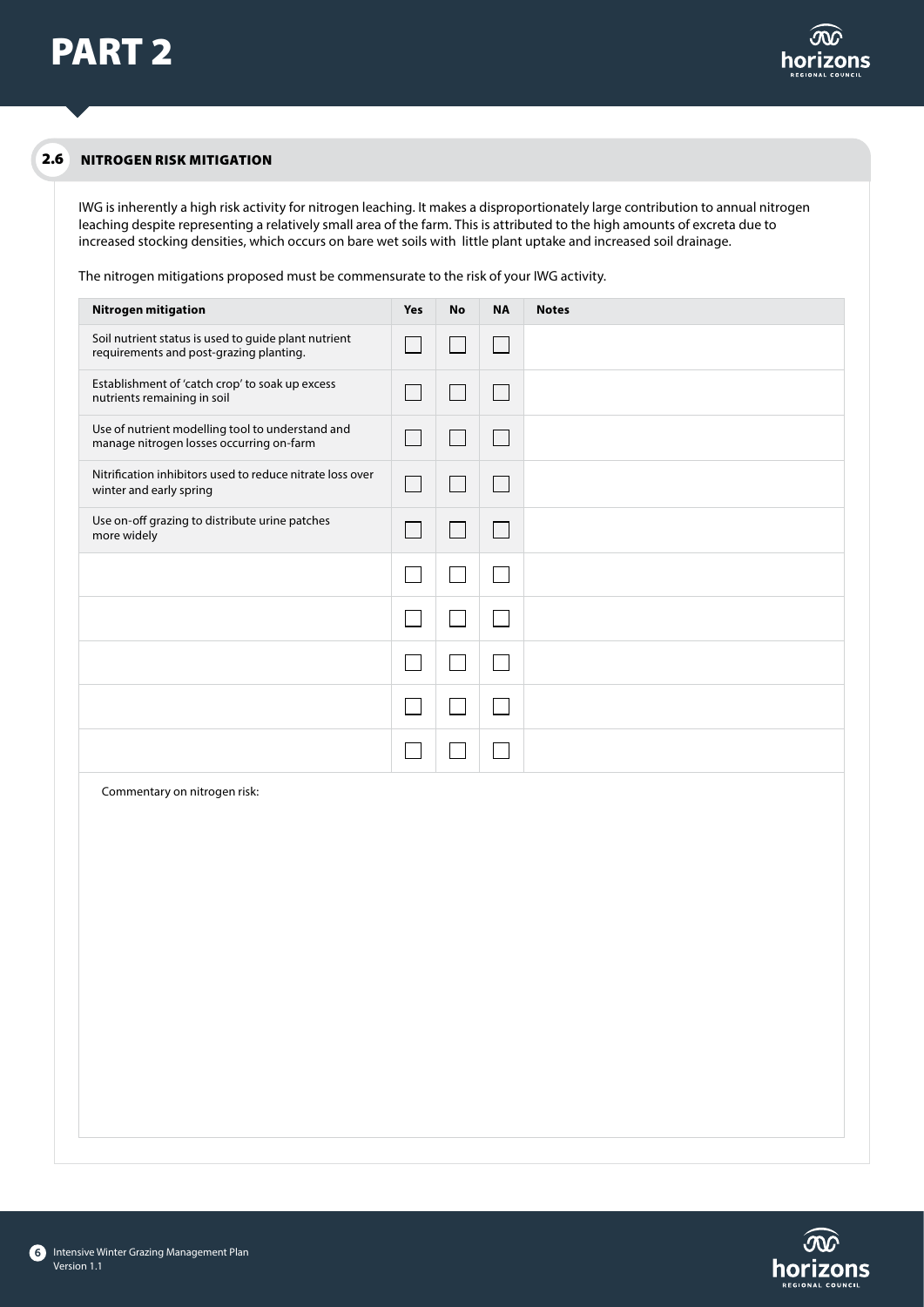

# 3.1 FARM SCALE MAPS REQUIRED

| Farm scale maps required                                              | <b>Tick</b> |
|-----------------------------------------------------------------------|-------------|
| Farm map boundary, titles                                             |             |
| Slope map                                                             |             |
| Soil types                                                            |             |
| Erosion susceptibility map                                            |             |
| Location of waterways; permanent, intermittent and modified waterways |             |
| Location of wetlands                                                  |             |
| Indigenous biodiversity areas on the farm including Schedule F        |             |

### PADDOCK SCALE RISK ASSESSMENT FOR SEDIMENT, PHOSPHORUS AND E. COLI 3.2

| <b>Tick</b>              | Symbol |
|--------------------------|--------|
| $\mathbf{L}$             |        |
| $\mathbb{R}^n$           |        |
| L                        |        |
| $\Box$                   |        |
| $\mathbf{L}$             |        |
| L                        |        |
| $\overline{\phantom{a}}$ |        |
| $\overline{\phantom{a}}$ |        |
| $\Box$                   |        |
| L                        |        |
| L.                       |        |
|                          |        |
|                          |        |

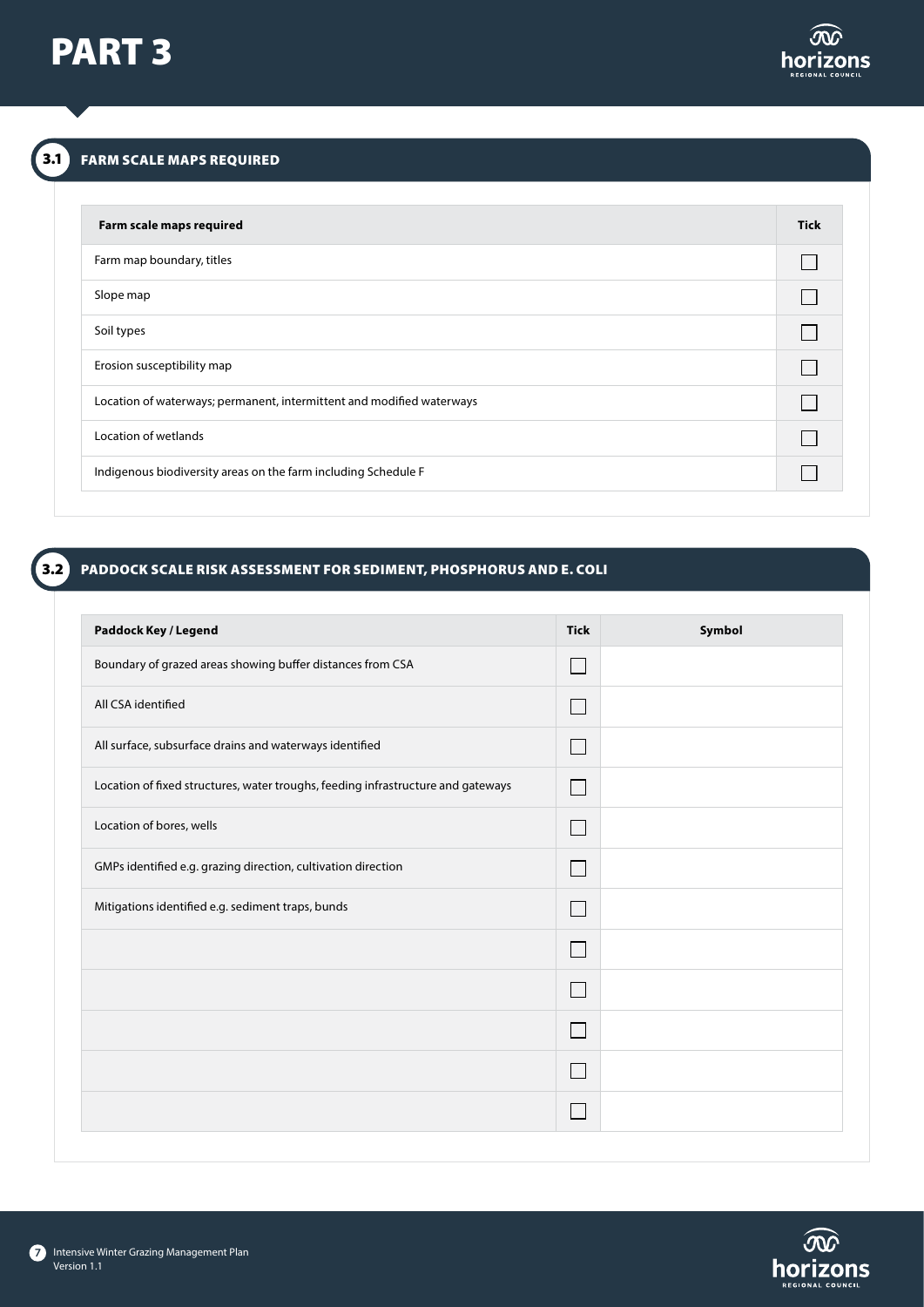

 $\begin{bmatrix} 3.3 \end{bmatrix}$ 



### PADDOCK SCALE RISK ASSESSMENT FOR SEDIMENT, PHOSPHORUS AND E. COLI

Assessment can be completed at paddock scale, block level or land management unit where appropriate for sections 3.3, 3.4 & 3.5. For additional pages please click *[here.](https://www.horizons.govt.nz/HRC/media/Media/IWG-Additional-Paddock-Pages.pdf)*

# **Paddock or block name: Cropped area, ha:**

# **Paddock drawing:**

| $\sim$<br>$\sim$ |  |
|------------------|--|
|                  |  |

8

### RISK ASSESSMENT OF CROPPED AREA

Sediment, phosphorus and *E. coli* risk assessment at paddock scale. Risk assessment must be completed using *[iwgrisk.horizons.govt.nz](https://iwgrisk.horizons.govt.nz/#/)*

| Slope of cropped area                                               | Flat 0-7 deg | Rolling 8-15 deg | Easy Hill 16-25 deg    | Steep Hill>26 deg |                  |
|---------------------------------------------------------------------|--------------|------------------|------------------------|-------------------|------------------|
| Soil erosion susceptibility                                         | Low          | Moderate         | High                   | Very high         |                  |
| Soil drainage class                                                 | Well         | Imperfect        | Poor                   | Very poor         |                  |
| Presence of waterways within<br>(or 10m outside of) paddock         | Yes          | No               |                        |                   |                  |
| <b>Presence of critical source areas</b><br>within paddock boundary | Yes          | No               |                        |                   |                  |
| <b>Stock class</b>                                                  | 1. Lambs     | 2. Sheep         | 3. Young cattle & deer | 4. Mature Deer    | 5. Mature Cattle |
| Inherent cropped area risk<br>assessment                            | Low risk     | Medium risk      | High risk              |                   |                  |

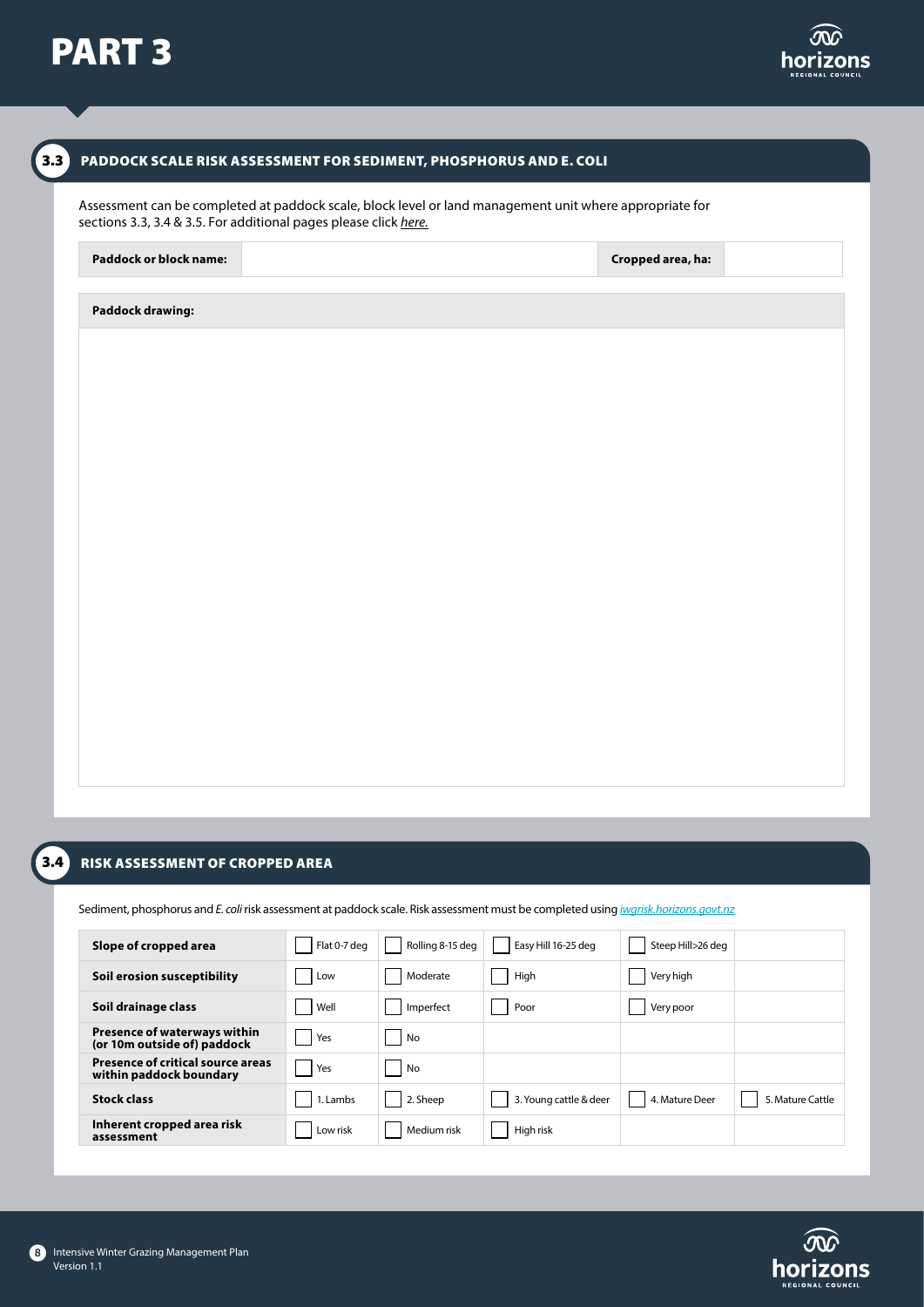# SITE SPECIFIC GMP AND MITIGATIONS PRACTICES FOR THIS CROPPED AREA

GMP and mitigations in this section are specific to the above cropped area. If the area is low risk, farm scale GMP in Section 2.4 may be sufficient. However, medium or high risk areas will require further action above GMP specific to the paddock/cropped area

| Phosphorus, sediment and E. coli risk assessment after mitigations                                                                                                                                                                                                                                                                                                                                      | Low | <b>Medium</b> | <b>High</b> |
|---------------------------------------------------------------------------------------------------------------------------------------------------------------------------------------------------------------------------------------------------------------------------------------------------------------------------------------------------------------------------------------------------------|-----|---------------|-------------|
| Note: Ensure proposed actions are<br>i. appropriate for the purpose of avoiding, remedying, or mitigating the adverse effects on freshwater and freshwater ecosystems;<br>ii, are clear and measurable<br>Include science, evidence-based reports and references, discuss the efficiency and effectiveness of proposed mitigations, and attach<br>details such as sediment trap designs where proposed. |     |               |             |

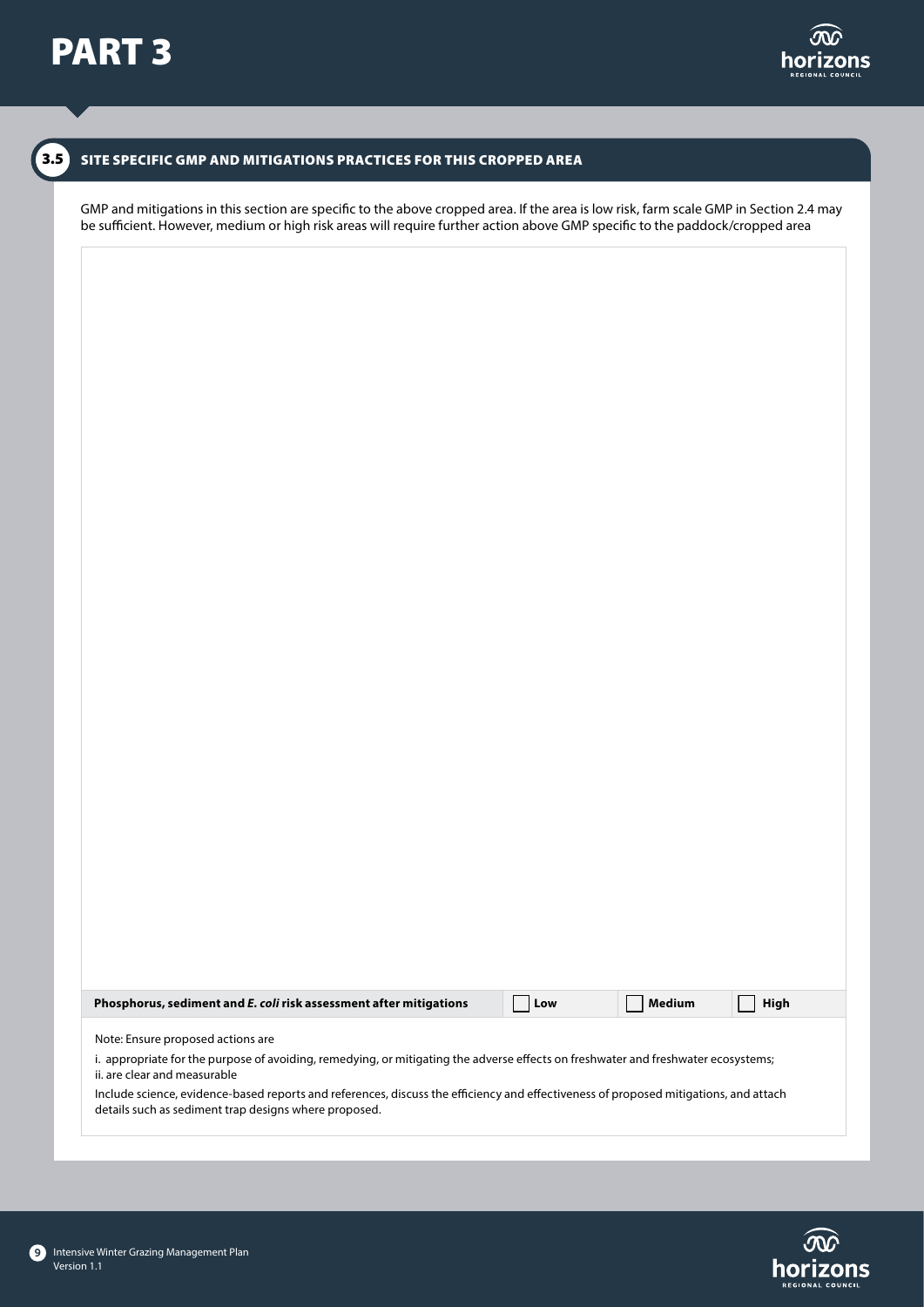



### RISK ASSESSMENT OF CROPPED AREA  $3.4$

Sediment, phosphorus and *E. coli* risk assessment at paddock scale. Risk assessment must be completed using *[iwgrisk.horizons.govt.nz](https://iwgrisk.horizons.govt.nz/#/)*

| Slope of cropped area                                               | Flat 0-7 deg | Rolling 8-15 deg | Easy Hill 16-25 deg    | Steep Hill>26 deg |                  |
|---------------------------------------------------------------------|--------------|------------------|------------------------|-------------------|------------------|
| Soil erosion susceptibility                                         | Low          | Moderate         | High                   | Very high         |                  |
| Soil drainage class                                                 | Well         | Imperfect        | Poor                   | Very poor         |                  |
| <b>Presence of waterways within</b><br>(or 10m outside of) paddock  | Yes          | No               |                        |                   |                  |
| <b>Presence of critical source areas</b><br>within paddock boundary | Yes          | No               |                        |                   |                  |
| <b>Stock class</b>                                                  | 1. Lambs     | 2. Sheep         | 3. Young cattle & deer | 4. Mature Deer    | 5. Mature Cattle |
| Inherent cropped area risk<br>assessment                            | Low risk     | Medium risk      | High risk              |                   |                  |

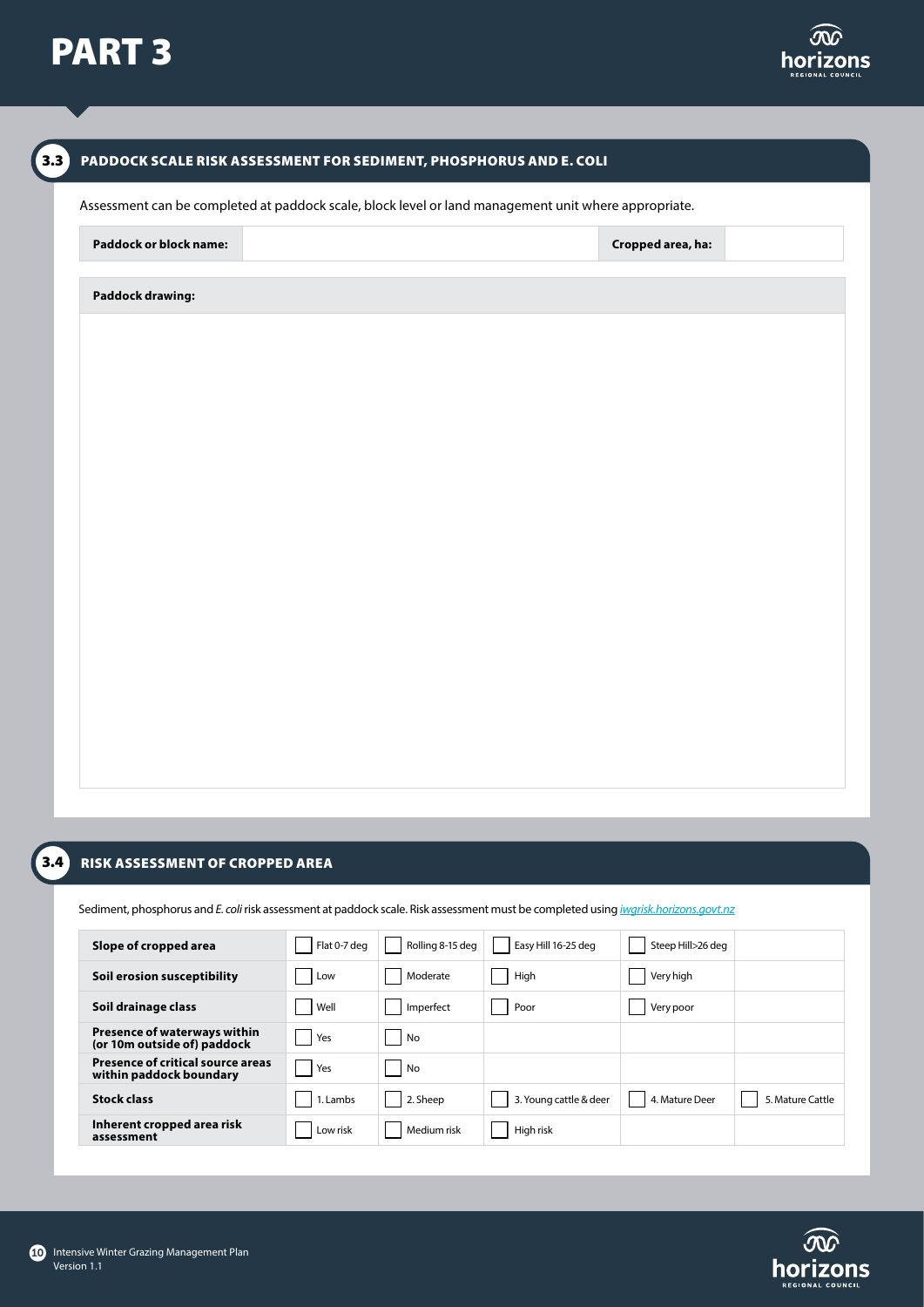## SITE SPECIFIC GMP AND MITIGATIONS PRACTICES FOR THIS CROPPED AREA

GMP and mitigations in this section are specific to the above cropped area. If the area is low risk, farm scale GMP in Section 2.4 may be sufficient. However, medium or high risk areas will require further action above GMP specific to the paddock/cropped area

| Phosphorus, sediment and E. coli risk assessment after mitigations                                                                                                                                                                                                                                                                                                                                      | Low | Medium | <b>High</b> |
|---------------------------------------------------------------------------------------------------------------------------------------------------------------------------------------------------------------------------------------------------------------------------------------------------------------------------------------------------------------------------------------------------------|-----|--------|-------------|
| Note: Ensure proposed actions are<br>i. appropriate for the purpose of avoiding, remedying, or mitigating the adverse effects on freshwater and freshwater ecosystems;<br>ii, are clear and measurable<br>Include science, evidence-based reports and references, discuss the efficiency and effectiveness of proposed mitigations, and attach<br>details such as sediment trap designs where proposed. |     |        |             |

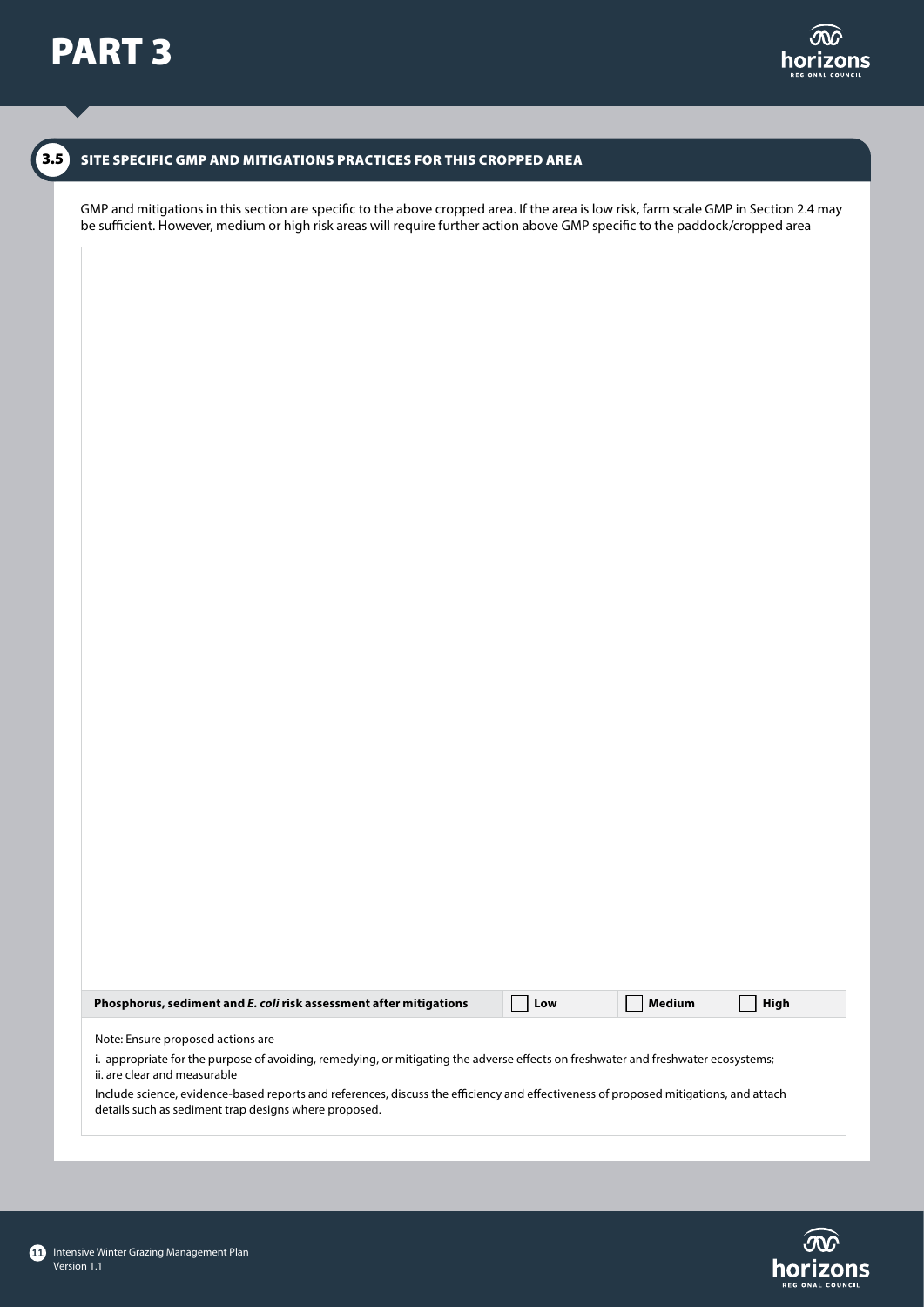



### RISK ASSESSMENT OF CROPPED AREA  $3.4$

Sediment, phosphorus and *E. coli* risk assessment at paddock scale. Risk assessment must be completed using *[iwgrisk.horizons.govt.nz](https://iwgrisk.horizons.govt.nz/#/)*

| Slope of cropped area                                               | Flat 0-7 deg | Rolling 8-15 deg | Easy Hill 16-25 deg    | Steep Hill>26 deg |                  |
|---------------------------------------------------------------------|--------------|------------------|------------------------|-------------------|------------------|
| Soil erosion susceptibility                                         | Low          | Moderate         | High                   | Very high         |                  |
| Soil drainage class                                                 | Well         | Imperfect        | Poor                   | Very poor         |                  |
| <b>Presence of waterways within</b><br>(or 10m outside of) paddock  | Yes          | No               |                        |                   |                  |
| <b>Presence of critical source areas</b><br>within paddock boundary | Yes          | No               |                        |                   |                  |
| <b>Stock class</b>                                                  | 1. Lambs     | 2. Sheep         | 3. Young cattle & deer | 4. Mature Deer    | 5. Mature Cattle |
| Inherent cropped area risk<br>assessment                            | Low risk     | Medium risk      | High risk              |                   |                  |

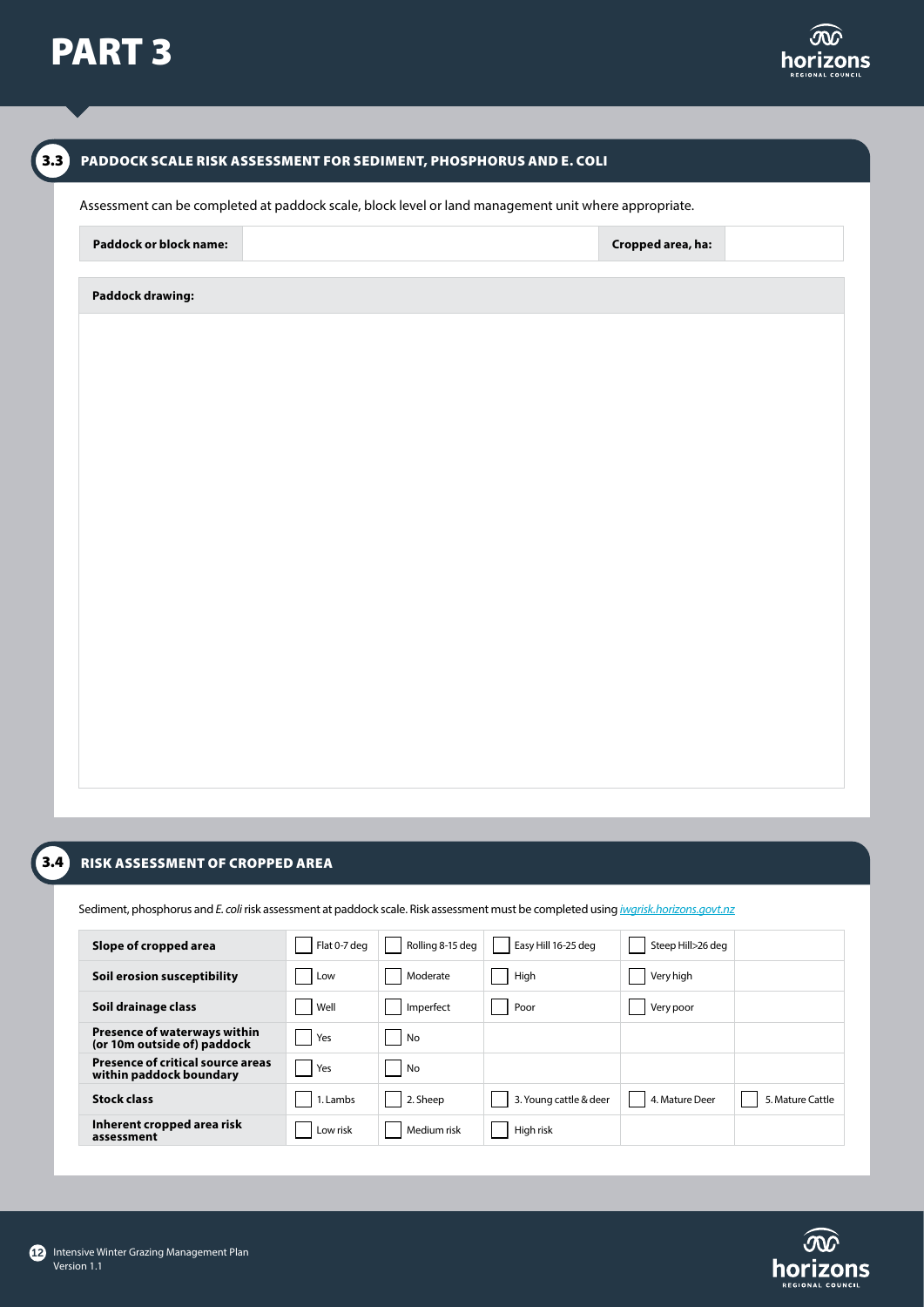## SITE SPECIFIC GMP AND MITIGATIONS PRACTICES FOR THIS CROPPED AREA

GMP and mitigations in this section are specific to the above cropped area. If the area is low risk, farm scale GMP in Section 2.4 may be sufficient. However, medium or high risk areas will require further action above GMP specific to the paddock/cropped area

| Phosphorus, sediment and E. coli risk assessment after mitigations                                                                                                                            | Low | Medium | <b>High</b> |  |  |  |  |  |
|-----------------------------------------------------------------------------------------------------------------------------------------------------------------------------------------------|-----|--------|-------------|--|--|--|--|--|
| Note: Ensure proposed actions are                                                                                                                                                             |     |        |             |  |  |  |  |  |
| i. appropriate for the purpose of avoiding, remedying, or mitigating the adverse effects on freshwater and freshwater ecosystems;<br>ii, are clear and measurable                             |     |        |             |  |  |  |  |  |
| Include science, evidence-based reports and references, discuss the efficiency and effectiveness of proposed mitigations, and attach<br>details such as sediment trap designs where proposed. |     |        |             |  |  |  |  |  |
|                                                                                                                                                                                               |     |        |             |  |  |  |  |  |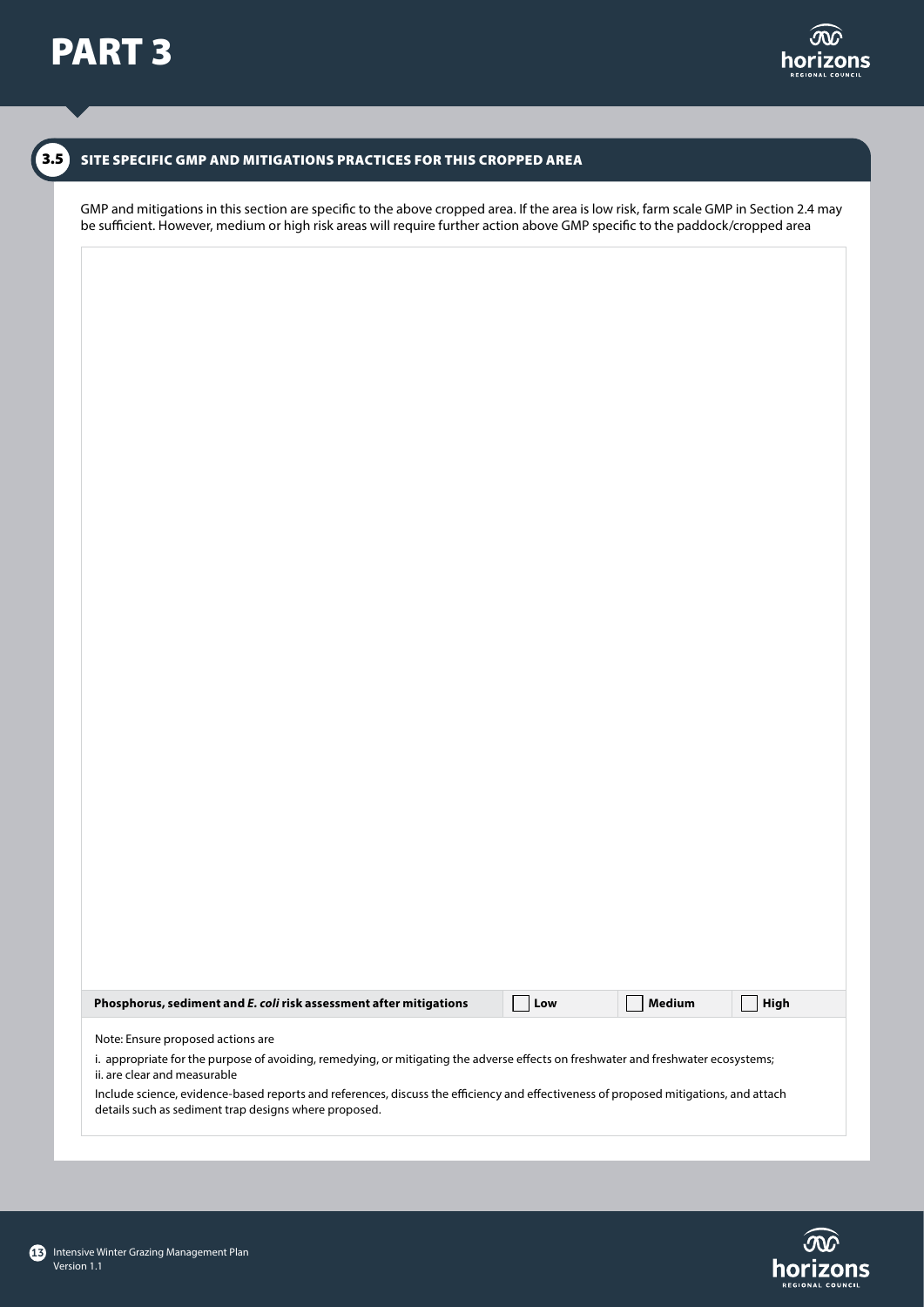

# CROPPED AREA RISK SUMMARY

A cropped area cannot graze stock class higher than what has been assessed, but it can graze a lower stock class. If grazing a lower stock class than what is assessed, all GMPs and mitigations proposed must still be implemented.

| <b>Paddock/block Name</b>                          | <b>Rated Stock Class</b> |                | <b>Inherent Risk</b> |            | <b>Mitigated Risk</b> |                             | Cropped area, ha         |                             |                             |                             |                             |  |
|----------------------------------------------------|--------------------------|----------------|----------------------|------------|-----------------------|-----------------------------|--------------------------|-----------------------------|-----------------------------|-----------------------------|-----------------------------|--|
|                                                    | $\mathbf 1$              | $\overline{2}$ | $\overline{3}$       | $\sqrt{4}$ | $\sqrt{5}$            | LOW                         | MED                      | HIGH                        | LOW                         | MED                         | <b>HIGH</b>                 |  |
|                                                    |                          |                |                      |            |                       | h.                          | $\Box$                   |                             | $\mathcal{L}_{\mathcal{A}}$ | $\mathcal{L}^{\mathcal{L}}$ | $\mathcal{L}_{\mathcal{A}}$ |  |
|                                                    |                          |                |                      |            | $\Box$                | $\mathcal{L}_{\mathcal{A}}$ | $\Box$                   | $\Box$                      | $\Box$                      | $\Box$                      | $\Box$                      |  |
|                                                    |                          |                |                      |            | $\Box$                | $\mathcal{L}_{\mathcal{A}}$ | $\Box$                   | $\mathcal{L}_{\mathcal{A}}$ | $\Box$                      | $\mathcal{L}_{\mathcal{A}}$ | $\Box$                      |  |
|                                                    |                          |                |                      |            |                       |                             | $\Box$                   | $\mathcal{L}_{\mathcal{A}}$ | $\Box$                      | $\mathcal{L}_{\mathcal{A}}$ | $\overline{\phantom{0}}$    |  |
|                                                    |                          |                |                      |            |                       | $\mathcal{L}$               | $\Box$                   |                             |                             | $\Box$                      | $\mathcal{L}_{\mathcal{A}}$ |  |
|                                                    |                          |                |                      |            |                       | $\mathcal{L}_{\mathcal{A}}$ | $\Box$                   |                             | $\mathcal{L}_{\mathcal{A}}$ | $\mathbb{R}^2$              | $\Box$                      |  |
|                                                    |                          |                |                      |            | $\Box$                | $\Box$                      | $\Box$                   | $\overline{\phantom{a}}$    | $\Box$                      | $\Box$                      | $\Box$                      |  |
|                                                    |                          |                |                      |            |                       | $\mathcal{L}_{\mathcal{A}}$ | $\Box$                   | $\mathcal{L}_{\mathcal{A}}$ | $\Box$                      |                             | П                           |  |
|                                                    |                          |                |                      |            |                       | i<br>Li                     | $\Box$                   | $\mathbb{R}^2$              |                             | $\mathbb{R}^2$              | $\Box$                      |  |
|                                                    |                          |                |                      |            |                       | $\mathcal{L}_{\mathcal{A}}$ | $\Box$                   | $\overline{\phantom{a}}$    | $\Box$                      | $\mathbb{R}^n$              | $\Box$                      |  |
|                                                    |                          |                |                      |            | $\Box$                | $\Box$                      | $\Box$                   | $\mathcal{L}_{\mathcal{A}}$ | $\mathcal{L}_{\mathcal{A}}$ |                             | $\overline{\phantom{a}}$    |  |
|                                                    |                          |                |                      |            | $\Box$                | $\Box$                      | $\Box$                   | $\overline{\phantom{a}}$    | $\Box$                      | $\mathcal{L}_{\mathcal{A}}$ | $\Box$                      |  |
|                                                    |                          |                |                      |            |                       |                             | $\Box$                   | $\mathcal{L}_{\mathcal{A}}$ |                             | $\sim$                      | $\Box$                      |  |
|                                                    |                          |                |                      |            |                       | m.                          | $\Box$                   | $\Box$                      |                             | $\sim$                      | $\Box$                      |  |
|                                                    |                          |                |                      |            |                       | $\overline{\phantom{a}}$    | $\Box$                   | $\Box$                      | $\mathcal{L}_{\mathcal{A}}$ | $\mathcal{L}$               | $\Box$                      |  |
|                                                    |                          |                |                      |            | $\Box$                | $\mathcal{L}_{\mathcal{A}}$ | $\Box$                   | $\Box$                      | $\Box$                      | $\mathcal{L}_{\mathcal{A}}$ | $\Box$                      |  |
|                                                    |                          |                |                      |            |                       | $\mathcal{L}_{\mathcal{A}}$ | $\Box$                   | $\mathcal{L}_{\mathcal{A}}$ | $\mathbb{R}^n$              | $\mathcal{L}_{\mathcal{A}}$ | $\Box$                      |  |
|                                                    |                          |                |                      |            |                       | i<br>L                      | $\overline{\phantom{a}}$ | $\mathcal{L}_{\mathcal{A}}$ | $\mathcal{L}_{\mathcal{A}}$ |                             | $\Box$                      |  |
|                                                    |                          |                |                      |            |                       |                             | $\Box$                   |                             |                             |                             | $\overline{\phantom{a}}$    |  |
|                                                    |                          |                |                      |            |                       |                             |                          |                             |                             |                             | $\mathcal{L}_{\mathcal{A}}$ |  |
| Total mitigated risk and total assessed area in ha |                          |                | LOW                  |            | MED                   | HIGH                        | <b>Total ha:</b>         |                             |                             |                             |                             |  |

Comment on the total mitigated risk and an assessment of environmental effects. Ensure that the adverse effects (if any) allowed for by this plan in relation to the intensive winter grazing activity are less than minor, i.e. the total mitigated risk must be low.